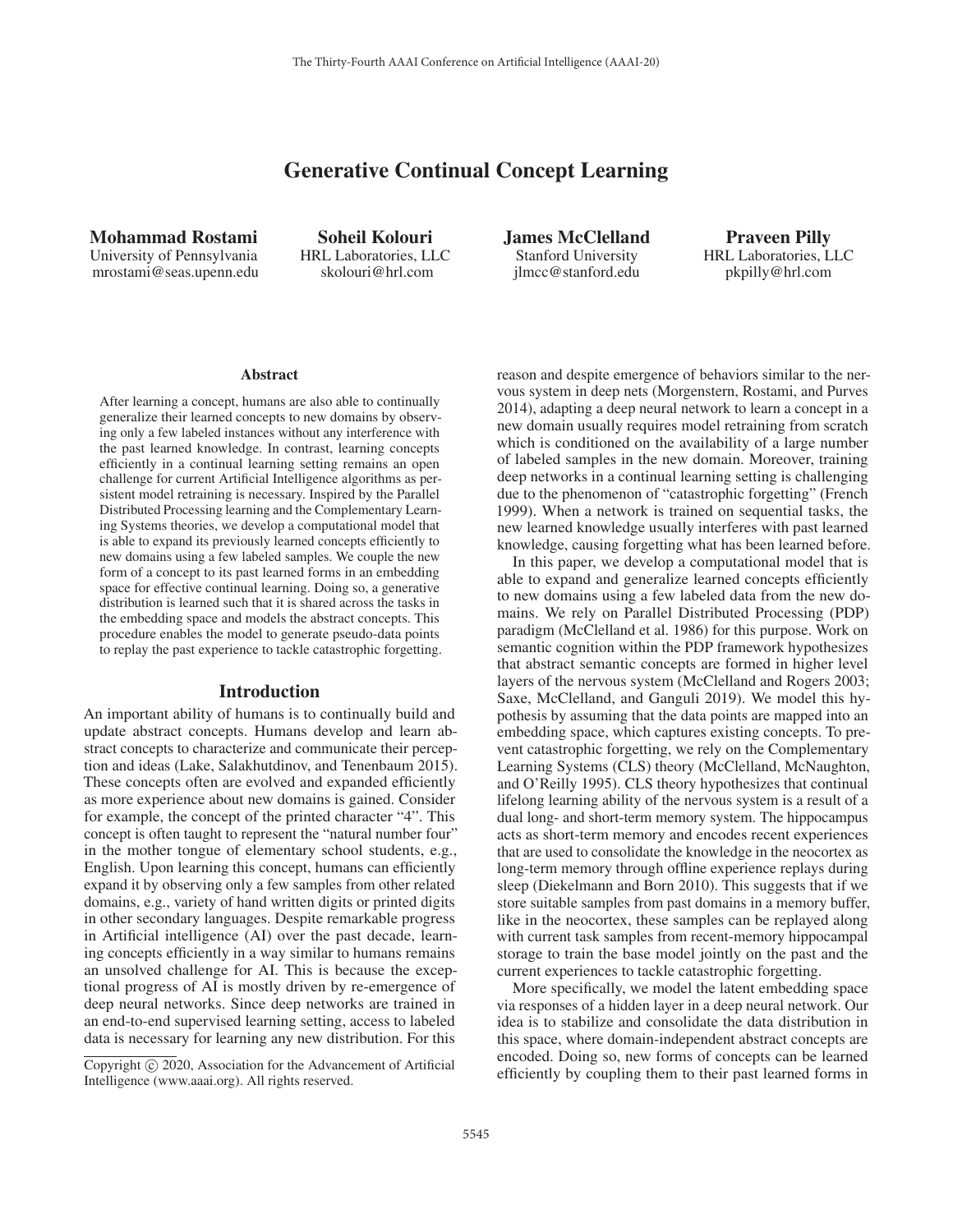the embedding space. Data representations in this embedding space can be considered as neocortical representations in the brain, where the learned abstract concepts are captured. We model concept learning in a sequential task learning framework, where learning concepts in each new domain is considered to be a task. To generalize the learned concepts without forgetting, we use an autoencoder as the base network to benefit from efficient coding ability of deep autoencoders and model the embedding space as the middle layer of the autoencoder. This will also make our model generative, which can be used to implement the offline memory replay process in the sleeping brain (Rasch and Born 2013). To this end, we fit a parametric multi-modal distribution to the training data representations in the embedding space. The drawn points from this distribution can be used to generate pseudo-data points through the decoder network for experience replay to prevent catastrophic forgetting. We demonstrate that this learning procedure enables the base model to generalize its learned concepts to new domains using a few labeled samples.

## Related Work

Lake et al. (Lake, Salakhutdinov, and Tenenbaum 2015) modeled human concept learning within a "Bayesian probabilistic learning" (BPL) paradigm. They present BPL as an alternative for deep learning to mimic the learning ability of humans as these models require considerably less amount of training data. The concepts are represented as probabilistic programs that can generate additional instances of a concept given a few samples of that concept. However, the proposed algorithm in Lake et al. (Lake, Salakhutdinov, and Tenenbaum 2015), requires human supervision and domain knowledge to tell the algorithm how the real-world concepts are generated. This approach seems feasible for the recognition task that they have designed to test their idea, but it does not scale to other more challenging concept learning problems. Our framework similarly relies on a generative model that can produce pseudo-samples of the learned concepts, but we follow an end-to-end deep learning scheme that automatically encodes concepts in the hidden layer of the network with minimal human supervision requirement. Our approach can be applied to a broader range of problems. The price is that we rely on data to train the model, but only a few data points are labeled. This is similar to humans with respect to how they too need practice to generate samples of a concept when they do not have domain knowledge (Longcamp, Zerbato-Poudou, and Velay 2005). This generative strategy has been used in the Machine Learning (ML) literature to address "few-shot learning" (FSL) (Snell, Swersky, and Zemel 2017; Motiian et al. 2017). The goal of FSL is to adapt a model that is trained on a source domain with sufficient labeled data to generalize well on a *related* target domain with a few target labeled data points. In our work, the domains are different but also are related in that they share similar concepts.

Most FSL algorithms consider only one source and one target domain, which are learned jointly. Moreover, the main goal is to learn the target task. In contrast, we consider a continual learning setting in which the domain-specific tasks arrive sequentially. Hence, catastrophic forgetting becomes a major challenge. An effective approach to tackle catas-

trophic forgetting is to use experience replay (McCloskey and Cohen 1989; Robins 1995). Experience replay addresses catastrophic forgetting via storing and replaying data points of past learned tasks continually. Consequently, the model retains the probability distributions of the past learned tasks. To avoid requiring a memory buffer to store past task samples, generative models have been used to produce pseudodata points for past tasks. To this end, generative adversarial learning can be used to match the cumulative distribution of the past tasks with the current task distribution to allow for generating pseudo-data points for experience replay (Shin et al. 2017). Similarly, autoencoder structure can also be used to generate pseudo-data points (Parisi et al. 2019; Rostami, Kolouri, and Pilly 2019). Building upon our prior work (Rostami, Kolouri, and Pilly 2019), we develop a new method for generative experience replay to tackle catastrophic forgetting. Although prior works require access to labeled data for all the sequential tasks for experience replay, we demonstrate that experience replay is feasible even in the setting where only the initial task has labeled data. Our contribution is to combine ideas of few-shot learning with generative experience replay to develop a framework that can continually update and generalize learned concepts when new domains are encountered in a lifelong learning setting. We couple the distributions of the tasks in the middle layer of an autoencoder and use the shared distribution to expand concepts using a few labeled data points without forgetting.

# Problem Statement and the Proposed Solution

In our framework, learning concepts in each domain is considered to be classes of an ML task, e.g., different types of digit characters. We consider a continual learning setting (Ruvolo and Eaton 2013), where an agent receives consecutive tasks  $\{Z^{(t)}\}_{t=1}^{T_{\text{Max}}}$  in a sequence  $t = 1, ..., T_{\text{Max}}$  over its lifetime.<br>The total number of tasks, distributions of the tasks, and the The total number of tasks, distributions of the tasks, and the order of tasks is not known a priori. Since the agent is a lifelong learner, the current tasks is learned at each time step and the agent then proceeds to learn the next task. The knowledge that is gained from experiences is used to learn the current task efficiently, i.e., using minimal number of labeled data. The new learned knowledge from the current task also would be accumulated to the past experiences to potentially ease learning in future. Additionally, this accumulation must be done consistently to generalize the learned concepts as the agent must perform well on all learned task, i.e., not to forget. This is because the learned tasks may be encountered at any time in future. Figure 1 presents a high-level block-diagram visualization of this framework.

We model an abstract concept as a class within a domaindependent classification task. Data points for each task t, are drawn i.i.d. from the joint probability distribution, i.e.,  $(x_i^{(t)}, y_i^{(t)}) \sim p^{(t)}(x, y)$  which has the marginal distribu-<br>tion  $c^{(t)}(x)$  over  $x$ . We consider a deep neural network tion  $q^{(t)}(x)$  over *x*. We consider a deep neural network  $f_a$ .  $\mathbb{R}^d \to \mathbb{R}^k$  as the base learning model where  $\theta$  de $f_{\theta}$ :  $\mathbb{R}^d \to \mathbb{R}^k$  as the base learning model, where  $\theta$  denote the learnable weight parameters. A deep network is able to solve classification tasks through extracting taskdependent high quality features in a data-driven end-to-end learning (Krizhevsky, Sutskever, and Hinton 2012). Within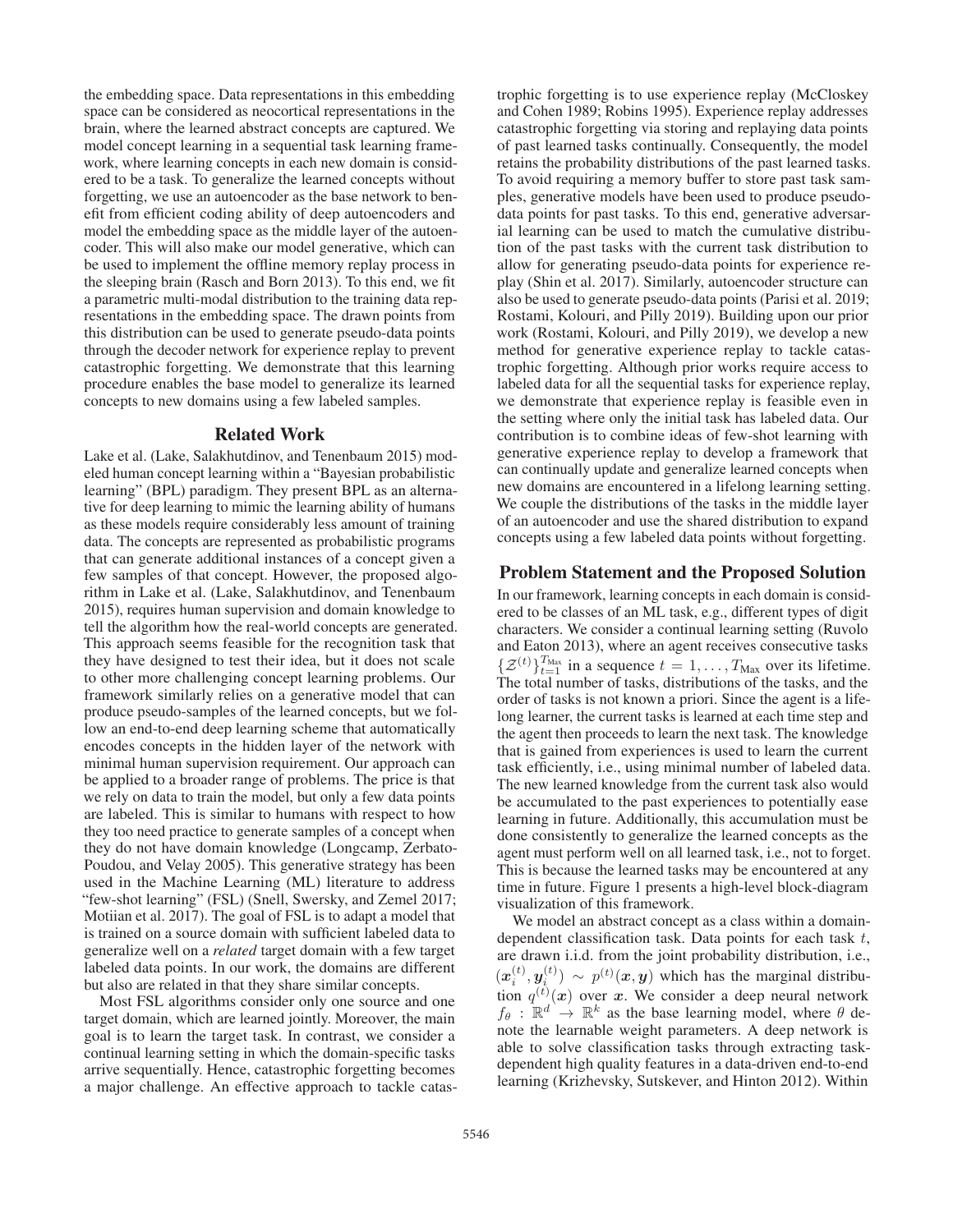

Figure 1: Architecture of the proposed framework.

PDP paradigm (McClelland et al. 1986; McClelland and Rogers 2003; Saxe, McClelland, and Ganguli 2019), this means that the data points are mapped into a discriminative embedding space, modeled by the network hidden layers, where the classes become separable, i.e., data points belonging to a class are grouped as an abstract concept. On this basis, the deep network  $f_{\theta}$  is a functional composition of an encoder  $\phi_{\boldsymbol{v}}(\cdot) : \mathbb{R}^d \to \mathcal{Z} \subset \mathbb{R}^f$  with learnable parameter *v*, that encode the input data into the embedding space  $\mathcal Z$  and a classifier sub-network  $h_{w}(\cdot) : \mathbb{R}^{f} \to \mathbb{R}^{k}$  with learnable parameters  $w$ , that maps encoded information into the label space. In other words, the encoder network changes the input data distribution as a deterministic function. Because the embedding space is discriminative, data distribution in the embedding space would be a multi-modal distribution that can be modeled as Gaussian mixture model (GMM). Figure 1 visualizes this intuition based on experimental data, used in the experimental validation section.

Within ML formalism, the agent can solve the task  $\mathcal{Z}^{(1)}$  using standard empirical risk minimization (ERM).<br>Given the labeled training dataset  $\mathcal{D}^{(1)} = \langle \mathbf{X}^{(1)}, \mathbf{Y}^{(1)} \rangle$ , Given the labeled training dataset  $\mathcal{D}^{(1)} = \langle \mathbf{X}^{(1)}, \mathbf{Y}^{(1)} \rangle$ ,<br>where  $\mathbf{Y}^{(1)} = \mathbf{X}^{(1)}$ ,  $\mathbf{X}^{(1)} = \mathbf{X}^{(1)}$ ,  $\mathbf{X}^{(1)} = \mathbf{X}^{(1)}$ ,  $\mathbf{X}^{(1)} = \mathbf{X}^{(1)}$ ,  $\mathbf{X}^{(1)} = \mathbf{X}^{(1)}$ ,  $\mathbf{X}^{(1)} = \mathbf{$ where  $X^{(1)} = [x_1^{(1)}, \ldots, x_{n_t}^{(1)}] \in \mathbb{R}^{d \times n_1}$  and the labeles  $Y^{(1)} = [x_1^{(1)}, \ldots, x_{n_t}^{(1)}] \in \mathbb{R}^{k \times n_t}$  we see solve far the  $Y^{(1)} = [y_1^{(1)}, \ldots, y_n^{(1)}] \in \mathbb{R}^{k \times n_t}$ , we can solve for the natural optimal weight personators  $\hat{\theta}(t) = \text{argmin} \hat{\theta}$ network optimal weight parameters:  $\hat{\theta}^{(t)} = \arg\min_{\theta} \hat{e}_{\theta}$  $\arg \min_{\theta} 1/n_t \sum_i \mathcal{L}_d(f_{\theta}(\boldsymbol{x}_i^{(t)}), \boldsymbol{y}_i^{(t)})$ . Here,  $\mathcal{L}_d(\cdot)$  is a suit-<br>able loss function e.g. cross entropy Conditioned on having able loss function, e.g., cross entropy. Conditioned on having large enough number of labeled data points  $n_1$ , the empirical risk would be a suitable function to estimate the real risk function,  $e = \mathbb{E}_{(\bm{x},\bm{y}) \sim p^{(t)}(\bm{x},\bm{y})}(\mathcal{L}_d(f_{\theta^{(t)}}(\bm{x}), \bm{y}))$  (Shalev-Shwartz and Ben-David 2014) as the Bayes optimal objective. Hence, the trained model will generalize well on test data points for the task  $\mathcal{Z}^{(1)}$ . Good generalization performance means that each class would be learned as a concept which is encoded in the hidden layers. Our goal is to consolidate these learned concepts and generalize them when the next tasks with minimal labeled data arrive. That is, for tasks  $\mathcal{Z}^{(t)}$ ,  $t > 1$ , we have access to the dataset  $\mathcal{D}^{(t)} = \langle \{ \mathbf{X}'^{(t)} \ \mathbf{Y}^{(t)} \} \ \mathbf{X}^{(t)} \rangle$ have access to the dataset  $\mathcal{D}^{(t)} = \langle {\mathbf{X}^{\prime}}^{(t)}, {\mathbf{Y}^{(t)}} \rangle, {\mathbf{X}^{(t)}} \rangle$ , where  ${\mathbf{Y}^{\prime}}^{(t)} \in \mathbb{R}^{d \times n_t}$  denotes the labeled data points and where  $X^{(t)} \in \mathbb{R}^{d \times n_t}$  denotes the labeled data points and  $X^{(t)} \in \mathbb{R}^{d \times n_t}$  denotes unlabeled data points. This learning

setting means that the learned concepts must be generalized in the subsequent domains with minimal supervision. Standard ERM can not be used to learn the subsequent tasks because the number of labeled data points is not sufficient, i.e., overfitting would occur. Additionally, even in the presence of enough labeled data, catastrophic forgetting would be consequence of using ERM. This is because the model parameters will be updated using solely the current task data which can potentially deviate the values of  $\theta^{(T)}$  from the previous learned values in the past time step. Hence, the agent would not retain its learned knowledge.

Following PDP hypothesis, our goal is to use the encoded distribution in the embedding space to expand the concepts that are captured the embedding space such that catastrophic forgetting does not occur. The gist of our idea is to update the encoder sub-network such that each subsequent task is learned such that its distribution in the embedding space matches the distribution that is shared by  $\{Z^{(t)}\}_{t=1}^{T-1}$  at  $t=T$ .<br>The since this distribution is initially learned via  $Z^{(1)}$  and T. Since this distribution is initially learned via  $\mathcal{Z}^{(1)}$  and subsequent tasks are enforced to share this distribution in the embedding space with  $\mathcal{Z}^{(1)}$ , we do not need to learn it from scratch as the concepts are shared across the tasks. Hence, since the embedding becomes invariant with respect to any learned input task, catastrophic forgetting would not occur.

The key challenge is to adapt the standard ERM such that the tasks share the same distribution in the embedding space becomes. To this end, we modify the base network  $f_{\theta}(\cdot)$  to form a generative autoencoder by amending the model with a decoder  $\psi_u : \mathcal{Z} \to \mathcal{X}$ . We train the model such the pair  $(\phi_u, \psi_u)$  form an autoencoder. Doing so, we enhance the ability of the model to encode the concepts as separable clusters in the embedding. We use the knowledge about data distribution form in the embedding to match the distributions of all tasks in the embedding. This leads to consistent generalization of the learned concepts. Additionally, since the model is generative and knowledge about past experiences is encoded in the network, we can use CLS process (McClelland, McNaughton, and O'Reilly 1995) to prevent catastrophic forgetting. When learning a new task, pseudo-data points for the past learned tasks can be generated by sampling from the shared distribution in the embedding and feeding the samples to the decoder sub-network. These pseudo-data points are used along with new task data to learn each task. Since the new task is learned such that its distribution matches the past shared distribution, pseudo-data points generated for learning future tasks would also represent the current task as well.

### Proposed Algorithm

Following the above framework, learning the first task  $(t = 1)$ reduces to minimizing the discrimination loss for classification and the autoencoder reconstruction loss to solve for optimal parameters:

$$
\min_{\mathbf{v},\mathbf{w},\mathbf{u}} \mathcal{L}_c(\mathbf{X}^{(1)},\mathbf{Y}^{(1)}) = \min_{\mathbf{v},\mathbf{w},\mathbf{u}} \frac{1}{n_1} \sum_{i=1}^{n_1} \Bigg( \prod_{\mathbf{v},\mathbf{w},\mathbf{v},\mathbf{u}} \mathcal{L}_d\Big(h_{\mathbf{w}}(\phi_{\mathbf{v}}(\mathbf{x}_i^{(1)})),\mathbf{y}_i^{(1)}\Big) + \gamma \mathcal{L}_r\Big(\psi_{\mathbf{u}}(\phi_{\mathbf{v}}(\mathbf{x}_i^{(1)})),\mathbf{x}_i^{(1)}\Big)\Bigg), \tag{1}
$$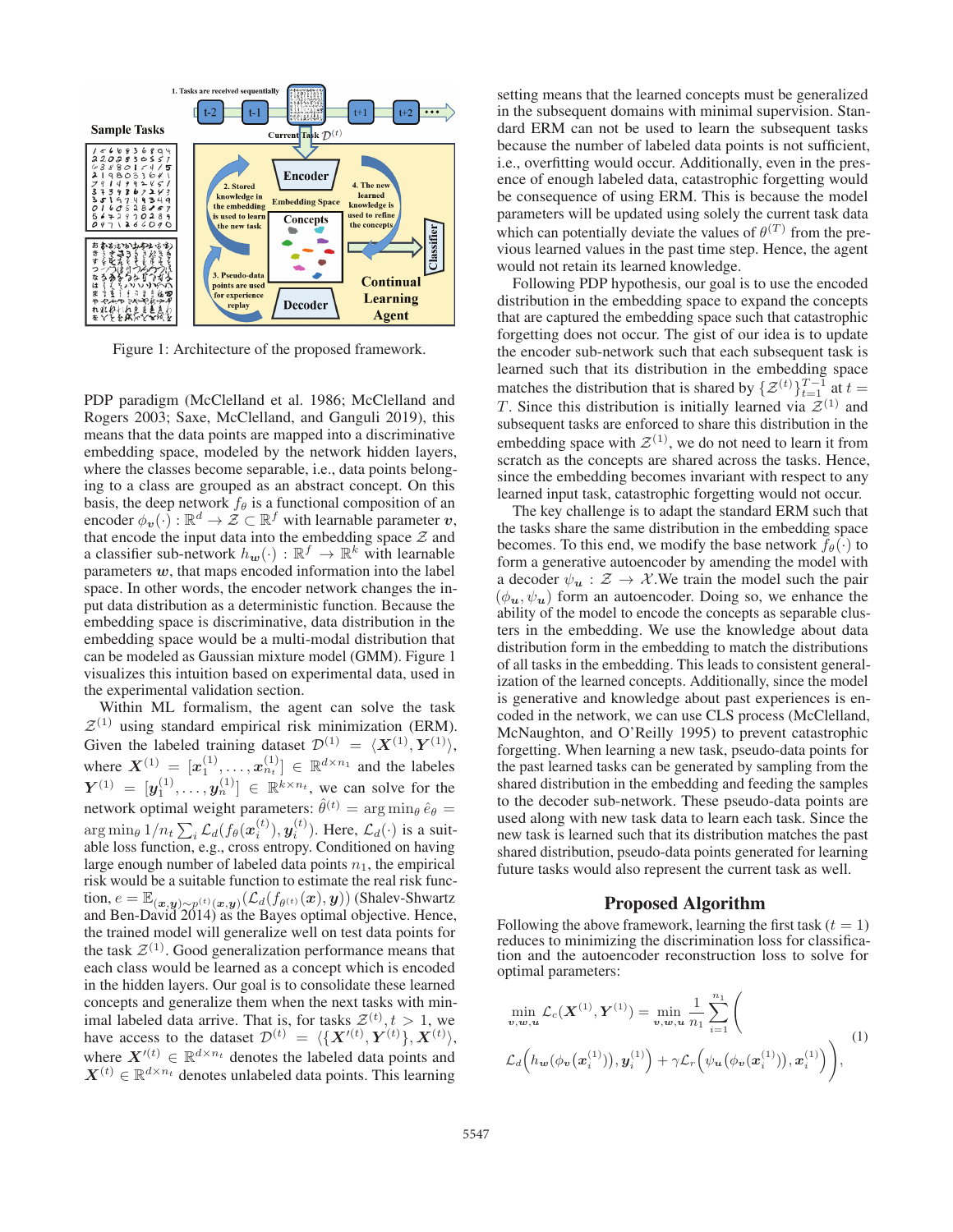where  $\mathcal{L}_r$  is the reconstruction loss,  $\mathcal{L}_c$  is the combined loss, and  $\gamma$  is a trade-off parameter.

If the base learning model is complex enough, the concepts would be formed in the embedding space as separable clusters upon learning the first task. This means that the data distribution can be modeled as a GMM distribution in the embedding. We can use standard methods such as expectation maximization to fit a GMM distribution with  $k$  components to the multimodal empirical distribution formed by the drawn samples  $\{(\phi_v(x_i^{(1)}), y_i^{(1)})_{i=1}^{n_1}\}_{i=1}^{n_1} \sim p^{(0)}$  in the embedding space. Let  $\hat{p}_k^{(0)}(z)$  denote the estimated parametric GMM distribution with k components. The goal is to retain this initial tribution with  $k$  components. The goal is to retain this initial estimation that captures concepts when future domains are encountered. Following PDP framework, we learn the subsequent tasks such that the current task shares the same GMM distribution with the previous learned tasks in the embedding space. We also update the estimate of the shared distribution after learning each subsequent task. Updating this distribution means generalizing the concepts to the new domains without forgetting the past domains. As a result, the distribution  $\hat{p}_{J,k}^{(t-1)}(z)$  captures knowledge about past domains when  $z^{(t)}$  is being learned. Moreover we are neglected approximately  $\mathcal{Z}^{(t)}$  is being learned. Moreover, we can perform experience replay by generating pseudo-data points by first drawing samples from  $\hat{p}_{J,k}^{(t-1)}(z)$  and then passing the samples through the decoder sub-network. The remaining challenge is to update the model such that each subsequent task is learned such that its corresponding empirical distribution matches  $\hat{p}_{J,k}^{(t-1)}(z)$  in the embedding space. Doing so, ensures suitability of GMM the embedding space. Doing so, ensures suitability of GMM to model the empirical distribution.

To match the distributions, let  $\mathcal{D}_{ER}^{(t)} = \langle \psi(\mathbf{Z}_{ER}^{(t)}), \mathbf{Y}_{ER}^{(t)} \rangle$ denote the pseudo-dataset for tasks  $\{Z^{(s)}\}_{s=1}^{t-1}$ , generated for experience replay when  $\mathcal{Z}^{(t)}$  is being learned. Following the described framework, we form the following optimization problem to learn  $\mathcal{Z}^{(t)}$  and generalized concepts:

$$
\min_{\mathbf{v},\mathbf{w},\mathbf{u}} \mathcal{L}_c(\mathbf{X}'^{(t)},\mathbf{Y}^{(t)}) + \mathcal{L}_c(\mathbf{X}_{(ER)}^T, \mathbf{Y}_{(ER)}^T) +
$$
\n
$$
\eta D\Big(\phi_\mathbf{v}(q^{(t)}(\mathbf{X}^{(t)})), \hat{p}_{J,k}^{(t)}(\mathbf{Z}_{ER}^{(T)})\Big) +
$$
\n
$$
\lambda \sum_{j=1}^k D\Big(\phi_\mathbf{v}(q^{(t)}(\mathbf{X}'^{(t)})|C_j), \hat{p}_{J,k}^{(t)}(\mathbf{Z}_{ER}^{(T)}|C_j)\Big), \quad \forall t \ge 2,
$$
\n(2)

where  $D(\cdot, \cdot)$  is a suitable metric function to measure the discrepancy between two probability distributions.  $\lambda$  and  $\eta$  are a trade-off parameters. The first two terms in Eq. (2) denote the combined loss terms for each of the current task few labeled data points and the generated pseudo-dataset, defined similar to Eq. (1). The third and the fourth terms implement our idea and enforce the distribution for the current task to be close to the distribution shared by the past learned task. The third term is added to minimize the distance between the distribution of the current tasks and  $\hat{p}_{J,k}^{(t-1)}(z)$  in the embedding space.<br>Data labels is not needed to compute this term. The fourth Data labels is not needed to compute this term. The fourth term may look similar but note that we have conditioned the distance between the two distribution on the concepts

|     | <b>Algorithm 1</b> ECLA $(L, \lambda, \eta)$<br>1: <b>Input:</b> data $\mathcal{D}^{(1)} = (\mathbf{X}^{(1)}, \mathbf{Y}^{(t)})$ . |
|-----|------------------------------------------------------------------------------------------------------------------------------------|
|     |                                                                                                                                    |
| 2:  | $\mathcal{D}^{(t)} = (\{ \mathbf{X}'^{(t)}, \mathbf{Y}^{(t)} \}, \mathbf{X}^{(t)})$ for $t = 2, , T_{\text{Max}}$                  |
|     | 3: Concept Learning: learning the first task $(t = 1)$ by                                                                          |
|     | solving $(1)$                                                                                                                      |
|     | 4: Fitting GMM:                                                                                                                    |
|     | 5: estimate $\hat{p}_{k}^{(0)}(\cdot)$ using $\{\phi_{v}(x_{i}^{(1)}))\}_{i=1}^{n_{t}}$                                            |
|     | 6: for $t > 2$ do                                                                                                                  |
| 7:  | Generate the pseudo dataset:                                                                                                       |
| 8:  | $\mathcal{D}_{\text{ER}} = \{(\boldsymbol{x}_{ER,i}^{(t)} = \psi(\boldsymbol{z}_{ER,i}^{(t)}), \boldsymbol{y}_{ER,i}^{(t)})\}$     |
| 9:  | $(z_{ER,i}^{(t)}, y_{ER,i}^{(t)}) \sim \hat{p}_{k}^{(t-1)}(\cdot)$                                                                 |
| 10: | Update:                                                                                                                            |
| 11: | learnable parameters are updated by                                                                                                |
| 12: | solving Eq. $(2)$                                                                                                                  |
| 13: | <b>Concept Generalization:</b>                                                                                                     |
| 14: | update $\hat{p}_{k}^{(t)}(\cdot)$ using the combined samples                                                                       |
| 15: | $\{\phi_{\bm{v}}(\bm{x}_i^{(t)}),\phi_{\bm{v}}(\bm{x}_{ER,i}^{(t)})\}_{i=1}^{n_t}$                                                 |
|     | $16:$ end for                                                                                                                      |

to avoid the matching challenge, i.e., when wrong concepts (or classes) across two tasks are matched in the embedding space (Globerson and Roweis 2006). We use the few labeled data that are accessible for the current task to compute this term. Adding these terms guarantees that we can continually use GMM to model the shared distribution in the embedding.

The main remaining question is selection of a suitable probability distance metric  $D(\cdot, \cdot)$ . Common probability distance measures such as Jensen–Shannon divergence KL divergence are not applicable for our problem as the gradient for these measures is zero when the corresponding distributions have non-overlapping supports (Rabin and Peyré 2011). Since deep learning optimization problems are solved using first-order gradient-based optimization methods, we must select a distribution metric which has non-vanishing gradients. For this reason, we select the Wasserstein Distance (WD) metric (Bonnotte 2013) which satisfies this requirement and has recently been used extensively in deep learning applications to measure the distance between two probability distributions (Courty et al. 2017). In particular, we use Sliced Wasserstein Distance (SWD) (Bonneel et al. 2015) which is a suitable approximation for WD, while it can be computed efficiently using empirical samples, drawn from two distributions. Our concept learning algorithm, Efficient Concept Learning Algorithm (ECLA), is summarized in Algorithm 1.

### Theoretical Analysis

We follow a standard PAC-learning style framework to analyze our algorithm (Shalev-Shwartz and Ben-David 2014) and using result from domain adaptation (Redko, Habrard, and Sebban 2017) to demonstrate the effectiveness of our algorithm. We perform the analysis in the embedding space  $Z$ , where the hypothesis class is the set of all the classifiers  $h_{w}(\cdot)$  parameterized by *w*. For any given model h in this class, let  $e_t(h)$  denotes the observed risk for the domain that contains the task  $\mathcal{Z}^{(t)}$ ,  $e_{t'}$  $\left( h\right)$  denotes the observed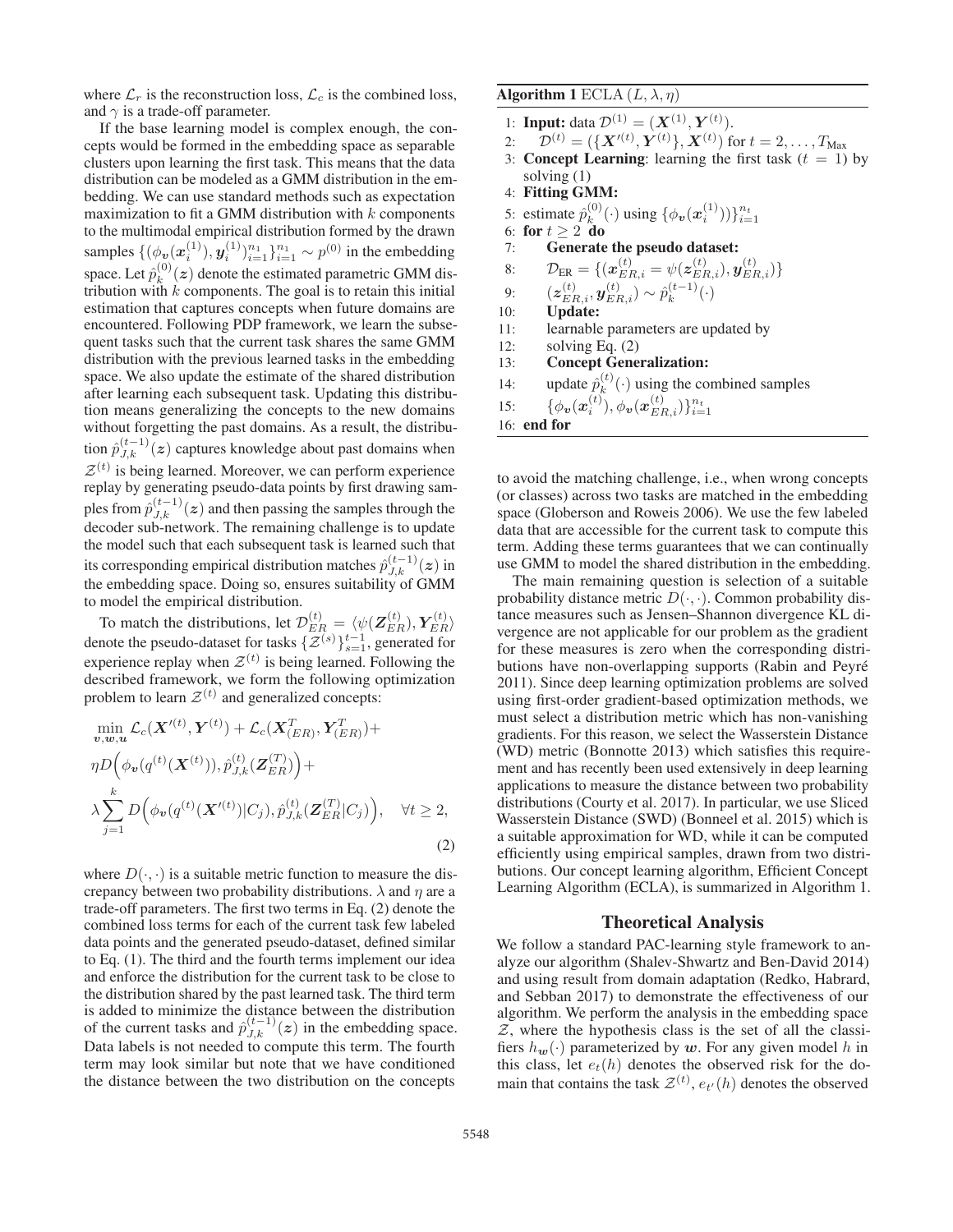risk for the same model on another secondary domain, and *w*<sup>∗</sup> denotes the optimal parameter for training the model on these two tasks jointly, i.e.,  $w^* = \arg \min_w e_{\mathcal{C}}(w)$  $\arg \min_{\bm{w}} \{e_t(h) + e_{t'}\}$  $(h)$ . We also denote the Wasserstein<br>given distributions as  $W(\cdot, \cdot)$  We rely distance between two given distributions as  $W(\cdot, \cdot)$ . We rely on the following theorem (Redko, Habrard, and Sebban 2017) which relates performance of a model trained on a particular domain to another secondary domain.

**Theorem 0.1.** *Consider two tasks*  $\mathcal{Z}^{(t)}$  *and*  $\mathcal{Z}^{(t')}$  *with*  $n_t$ and  $n_{t'}$  training data points, respectively. Let  $h_{\mathbf{w}^{(t')}}$  be a *model trained for*  $Z^{(t')}$ , *then for any*  $d' > d$  *and*  $\zeta < \sqrt{2}$ ,<br>*there exists a constant number* N<sub>0</sub> depending on  $d'$  such that *there exists a constant number*  $N_0$  *depending on*  $d'$  *such that for any*  $\xi > 0$  *and*  $\min(n_t, n_t)$ <br>*probability at least*  $1 - \xi$  *for*.  $\sum_{l=0}^{\infty} N_0 \max(\xi^{-(d'+2)}, 1)$  *with*<br>all f<sub>o(d)</sub> the following holds:  $p$ *robability at least*  $1 - \xi$  *for all*  $f_{\theta(t')}$ *, the following holds:* 

$$
e_t(h) - e_{t'}(h) \le W(\hat{p}^{(t)}, \hat{p}^{(t')}) + e_c(\mathbf{w}^*) + \sqrt{(2\log(\frac{1}{\xi})/\zeta)}\left(\sqrt{\frac{1}{n_t}} + \sqrt{\frac{1}{n_{t'}}}\right),
$$
\n(3)

*where*  $\hat{p}^{(t)}$  and  $\hat{p}^{(t')}$  are empirical distributions formed by<br>the drawn samples from  $p^{(t)}$  and  $p^{(t')}$ *the drawn samples from*  $p^{(t)}$  *and*  $p^{(t')}$ *.* 

Theorem 0.1 is a broad result that provides an upper-bound on performance degradation of a trained model, when used in another domain. It suggests that if the model performs well on  $\mathcal{Z}^{(t')}$  and if the upper-bound is small, then the model performs well on  $\mathcal{Z}^{(t')}$ . The last term is a constant term which depends on the number of available samples. This term is negligible when  $n_t$ ,  $n_{t'} \gg 1$ . The two important terms are the first and the second terms. The first term is the Wasserstein first and the second terms. The first term is the Wasserstein distance between the two distributions. It may seem that according to this term, if we minimize the WD between two distributions, then the model should perform well on  $\mathcal{Z}^{(t)}$ . But it is crucial to note that the upper-bound depends on the second term as well. The second term suggests that the base model should be able to learn both tasks jointly. However, in the presence of "XOR classification problem", the tasks cannot be learned by a single model (Mangal and Singh 2007). This means that not only the WD between two distributions should be small, but the distributions should be aligned classconditionally. Building upon Theorem 0.1, we provide the following theorem for our framework.

Theorem 0.2. *Consider ECLA algorithm at learning time step*  $t = T$ *. Then all tasks*  $t < T$  *and under the conditions of Theorem 0.1, we can conclude:*

$$
e_{t} \leq e_{T-1}^{J} + W(\phi(\hat{q}^{(t)}), \hat{p}_{J,k}^{(t)}) + \sum_{s=t}^{T-2} W(\hat{p}_{J,k}^{(s)}, \hat{p}_{J,k}^{(s+1)}) + e_{\mathcal{C}}(\boldsymbol{w}^{*}) + \sqrt{(2\log(\frac{1}{\xi})/\zeta)}(\sqrt{\frac{1}{n_{t}}} + \sqrt{\frac{1}{n_{er,t-1}}}),
$$
\n(4)

*where*  $e_{T-1}^J$  *denotes the risk for the pseudo-task with the*  $distribution \psi(\hat{p}_{J,k}^{(T-1)})$ .

Proof: In Theorem 0.1, consider the task  $\mathcal{Z}^{(t)}$  with the distribution  $\phi(q^{(t)})$  and the pseudo-task with the distribu-

tion  $p_k^{(T-1)}$  in the embedding space. We can use the triangular inequality recursively on the term  $W(\phi(\hat{q}^{(t)}), \hat{p}_{J,k}^{(T-1)})$  $J,k$  )<br>-1). in Eq. (3), i.e.,  $W(\phi(\hat{q}^{(t)}), \hat{p}_{J,k}^{(s)}) \leq W(\phi(\hat{q}^{(t)}), \hat{p}_{J,k}^{(s-1)})$  $J,k$  ) +  $W(\hat{p}_{J,k}^{(s)}, \hat{p}_{J,k}^{(s-1)})$  for all time steps  $t \leq s < T$ . Adding up all the terms, concludes Eq. (4) the terms, concludes Eq. (4).

We can rely on Theorem 0.2 to demonstrate that why our algorithm can generalize concepts without forgetting the past learned knowledge. The first term in Eq. (4) is small because, experience replay minimizes this term using the labeled pseudo-data set via ERM. The fourth term is small since we use the few labeled data points to align the distributions class conditionally in Eq. (2). The last term is a negligible constant for  $n_t$ ,  $n_{er,t-1} \gg 1$ . The second term denotes the distance between the task distribution and the fitted GMM. When the PDP hypothesis holds and the model learns a task well, this term is small as we can approximate  $\phi(\hat{q}^{(t)})$ with  $\hat{p}_{J,k}^{(s-1)}$ ) (see Ashtiani et al. (Ashtiani et al. 2018) for a rigorous analysis of estimating a distribution with GMM). In other words, this term is small if the classes are learned as concepts. Finally, the terms in the sum term in Eq 4 are minimized because at  $t = s$  we draw samples from  $p_k^{(s-1)}$  and by learning  $\psi^{-1} = \psi$  enforce that  $\hat{p}_{J,k}^{(s-1)} \approx \phi(\psi(\hat{p}_{J,k}^{(s-1)})).$ <br>The sum term in Eq 4 models the effect of history. After The sum term in Eq 4 models the effect of history. After learning a task and moving forward, this term potentially grows as more tasks are learned. This means that forgetting effects would increase as more subsequent tasks are learned which is intuitive. To sum up, ECLA minimizes the upper bound of  $e_t$  in Eq 4. This means that the model can learn and remember  $\mathcal{Z}^{(t)}$  which in turn means that the concepts have been generalized without being forgotten on the old domains.

# Experimental Validation

We validate our method on learning two sets of sequential learning tasks: permuted MNIST tasks and digit recognition tasks. These are standard benchmark classification tasks for sequential task learning. We adjust them for our learning setting. Each class in these tasks is considered to be a concept, and each task of the sequence is considered to be learning the concepts in a new domain.

#### Learning permuted MNIST tasks

Permuted MNIST tasks is standard benchmark that is designed for testing abilities of AI algorithms to overcome catastrophic forgetting (Shin et al. 2017; Kirkpatrick et al. 2017). The sequential tasks are generated using the MNIST (M) digit recognition dataset (LeCun et al. 1990). Each task in the sequence is generated by applying a fixed random shuffling to the pixel values of digit images across the MNIST dataset (Kirkpatrick et al. 2017). As a result, generated tasks are homogeneous in terms of difficulty and are suitable to perform controlled experiments. Our learning setting is different compared to prior works as we considered the case where only the data for the initial MNIST task is fully labeled. In the subsequent tasks, only few data points are labeled. To the best of our knowledge, no precedent method addresses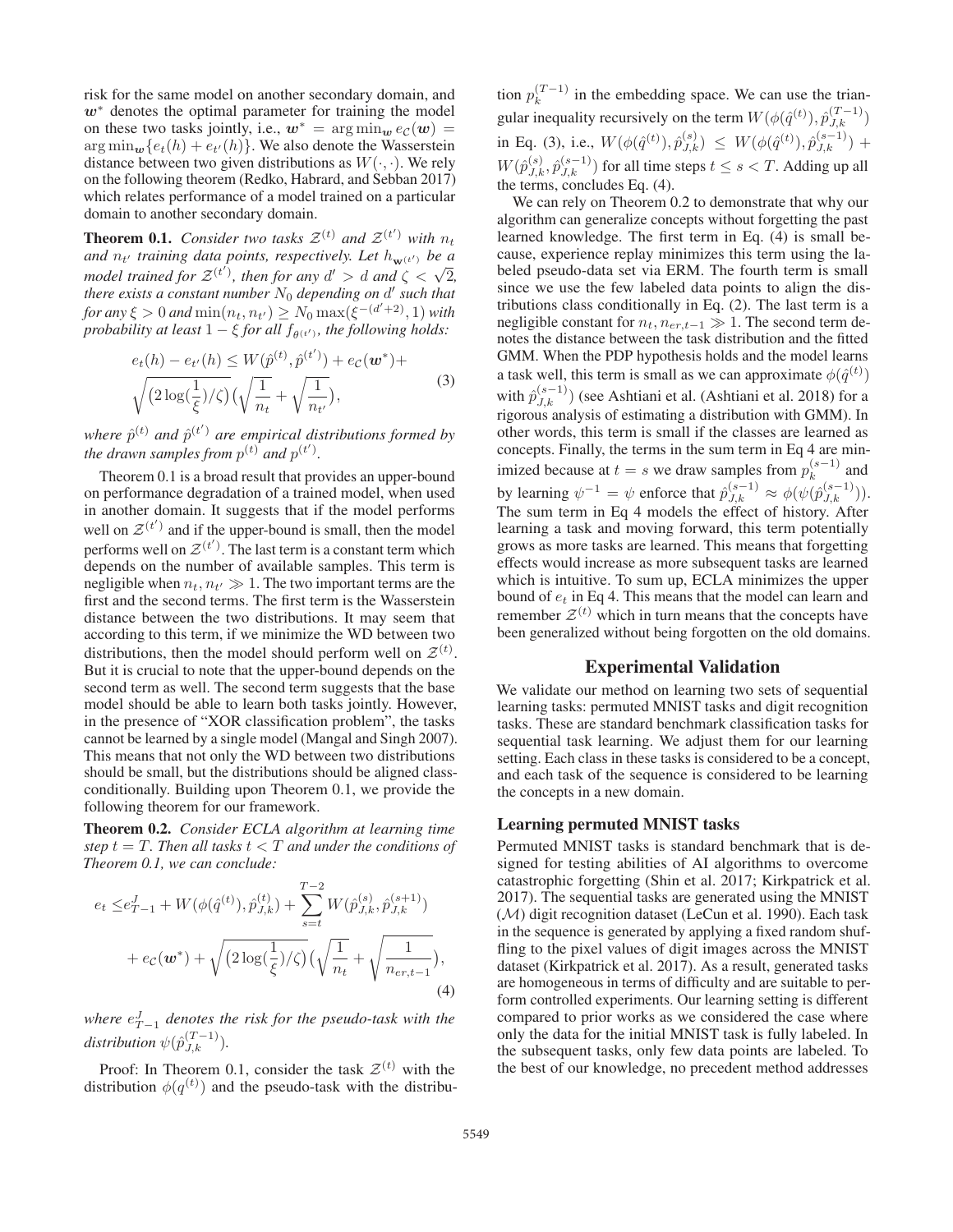



Figure 2: Learning curves for four permuted MNIST tasks((a) and (b)) and UMAP visualization of ECLA vand FR in the embedding ((c) and (d)). (Best viewed in color.)

this learning scenario for direct comparison, so we only compared against: a) classic back propagation (BP) single task learning, (b) full experience replay (FR) using full stored data for all the previous tasks, and (c) learning using fully labeled data (CLEER) (Rostami, Kolouri, and Pilly 2019). We use the same base network structure for all the methods for fair comparison. BP is used to demonstrate that our method can address catastrophic forgetting as a lower-bound. FR is used as absolute an upper-bound to demonstrate that our method is able to learn cross-task concepts without using fully labeled data. CLEER is an instance of ECLA where fully labeled data is used to learn the subsequent tasks. We used CLEER to compare our method against an upper-bound.

We used standard stochastic gradient descent to learn the tasks and created learning curves by computing the performance of the model on the standard testing split of the current and the past learned tasks at each learning iteration. Figure 2 presents learning curves for four permuted MNIST tasks. Figure 2a presents learning curves for BP (dashed curves) and CLEER (solid curves). As can be seen, CLEER (i.e., ECLA with fully labeled data) is able to address catastrophic forgetting. This figure demonstrates that our method can be used as a new algorithm on its own to address catastrophic forgetting using experience replay (Shin et al. 2017). Figure 2b presents learning curves for FR (dashed curves) and ECLA (solid curve) when 5 labeled data points per class are used respectively. We observe that FR can tackle catastrophic forgetting perfectly but the challenge is the memory buffer requirement, which grows linearly with the number of learned tasks, making this method only suitable for comparison as an

Figure 3: Performance results on MNIST and USPS digit recognition tasks ((a) and (b)). UMAP visualization for  $\mathcal{M} \rightarrow \mathcal{U}$  and  $\mathcal{U} \rightarrow \mathcal{M}$  tasks ((c) and (d)). (Best viewed in color.)

upper-bound. FR result also demonstrates that if we can generate high-quality pseudo-data points, catastrophic forgetting can be prevented completely. Deviation of the pseudo-data from the real data is the major reason for the initial performance degradation of ECLA on all the past learned tasks, when a new task arrives and its learning starts. This degradation can be ascribed to the existing distance between  $\tilde{p}_{J,k}^{(T-1)}$ and  $\phi(q^{(s)})$  at  $t = T$  for  $s < T$ . Note also as our theoretical analysis predicts the performance on a past learned task deanalysis predicts, the performance on a past learned task degrades more as more tasks are learned subsequently. This is compatible with the nervous system as memories fade out as time passes unless enhanced by continually experiencing a task or a concept.

In addition to requiring fully labeled data, we demonstrate that FR does not identify concepts across the tasks. To this end, we have visualized the testing data for all the tasks in the embedding space  $\mathcal Z$  in Figures 2 for FR and ECLA after learning the fourth task. For visualization purpose, we have used UMAP (McInnes, Healy, and Melville 2018), which reduces the dimensionality of the embedding space to two. In Figure 2c and Figure 2d, each color denotes the data points of one of the digits  $\{0, 1, \ldots, 9\}$  (each circular shape indeed is a cluster of data points). We can see that the digits form separable clusters for both methods. This result is consistent with the PDP hypothesis and is the reason behind good performance of both methods. It also demonstrates why GMM is a suitable selection to model the data distribution in the embedding space. However, we can see that when FR is used, four distinct clusters for each digit are formed (i.e., one clus-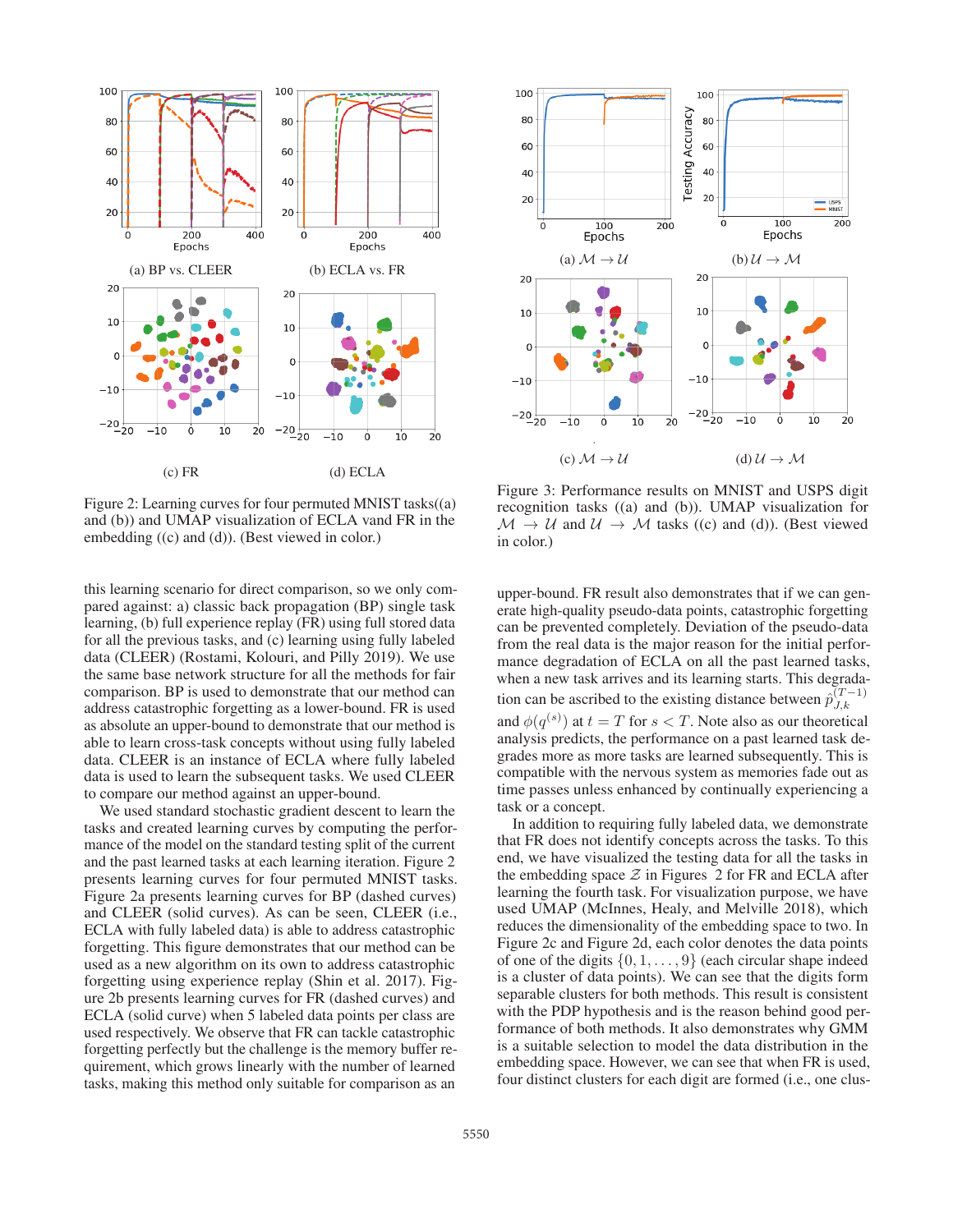

Figure 4: UMAP visualizations of data representations for (a)  $U \rightarrow M$  and (b) permuted MNIST tasks in the embedding along with a few generated pseudo-data points after learning the final task. (Best viewed in color.)

ter per domain for each digit class). In other words, FR is unable to identify and generalize abstract concepts across the domains. In contrast, we have exactly ten clusters for the ten digits when ECLA is used, and hence the concepts are identified across the domains. This is the reason that we can generalize the learned concepts to new domains, despite using few labeled data.

### Learning sequential digit recognition tasks

We performed a second set of experiments on a more realistic scenario. We consider two handwritten digit recognition datasets for this purpose: MNIST  $(M)$  and USPS  $(U)$ datasets. USPS dataset is a more challenging classification task as the size of the training set is smaller (20,000 compared to 60,000 images). We performed experiments on the two possible sequential learning scenarios  $M \rightarrow U$  and  $U \rightarrow M$ . The experiments can be considered as concept learning for numeral digits as both tasks are digit recognition tasks but in different domains, i.e. written by different people.

Figure 3a and Figure 3b present learning curves for these two tasks when 10 labeled data points per class are used for the training of the second task. Note that the network retains the knowledge about the first task quite well following the learning of the second task. As expected from the theoretical justification, this empirical result suggests the performance of our algorithm depends on closeness of the distribution  $\psi(\hat{p}_{J,k}^{(t)})$  to the distributions of previous tasks, and improving<br>probability estimation will boost the performance of our anprobability estimation will boost the performance of our approach. Since the two tasks are much more related compared to the permuted MNIST task, forming abstract concepts is more feasible. Additionally, we see a jumststart in the performance for the second task in both Figure 3a and Figure 3b which demonstrates knowledge transfer from the previous task due to the inherent similarity between the concepts. We have also presented UMAP visualization of the data points for the tasks in the embedding space in Figures 3c and Figures 3d. We observe that the distributions are matched in the embedding space and cross-domain concepts are learned by the network. These results demonstrate that our algorithm inspired by PDP and CLS theories can generalize concepts to new domains using few labeled data points.

Finally, to clarify how our approach is able to learn taskagnostic concepts, Figure 4a and Figure 4b present UMAP visualizations of data representations for  $U \rightarrow M$  (related and similar tasks) and permuted MNIST tasks in the embedding, respectively. In these figures, data clusters for each task are shown with the same color. Interestingly, we observe two distinct phenomena in these two figures. When the tasks are visually similar (i.e., digit recognition tasks), data points for each class across the tasks are mixed in the embedding (in Figure 4b the green and red clusters almost completely overlap). This means that the corresponding cluster for each class in the embedding is task-agnostic. We have visualized a few random pseudo-data points that the model generated. As can be seen, with the exception of one data point, the generated data points are similar to real digits that can represent both MNIST and USPS datasets. We conclude that when the tasks are similar, our algorithm builds clusters that represent concepts ( e.g., digit "4") that transcend the tasks and allow the model to generate pseudo-data points that can represent all tasks. In contrast, when the tasks are not very similar (i.e., permuted MNIST tasks), and we synthetically consider and enforce that they share the same classes, the formed clusters are structured but exhibit a different profile. In Figure 4a, it can be seen that the data points for the four tasks in each cluster are not completely mixed; i.e., the clusters are divided among the tasks. Our algorithm works because pseudo-data points for different tasks are generated from different taskspecific regions of the clusters. Of course, the model will also generate pseudo-data points that are similar to combinations of data points of two or more tasks (i.e., when we sample from a region in the cluster that is shared among several tasks), but these data points do not harm learning or cause forgetting effect as they are consistent with the clusters. This can be seen by observing the generated pseudo-data points in Figure 4a carefully. We make an important conclusion that task-agnostic concepts can be abstracted for "continual concept learning" if there is an inherent similarity of the concepts across the tasks in the input space. Our algorithm also works for dissimilar tasks because we are synthetically enforcing the tasks to share the same classes, similar to the permuted MNIST tasks, but the resulting clusters would then not be completely task-agnostic. Interestingly, however, the clusters for each class across the dissimilar tasks are themselves clustered with respect to those for the other classes.

#### **Conclusions**

Inspired by the CLS theory and the PDP paradigm, we developed an algorithm that enables a deep network to update and generalize its learned concepts in a continual learning setting. The proposed algorithm is able to address the learning challenges by accumulating the new learned knowledge consistently to the past learned knowledge. For this purpose, our generative framework encodes abstract concepts in a hidden layer of the deep network in the form of a parametric GMM distribution. This distribution can be used to generalize concepts to new domains, where only a few labeled samples are accessible. Additionally, the model is able to generate pseudo-data points for past tasks, which can be used for experience replay to tackle catastrophic forgetting. Future work